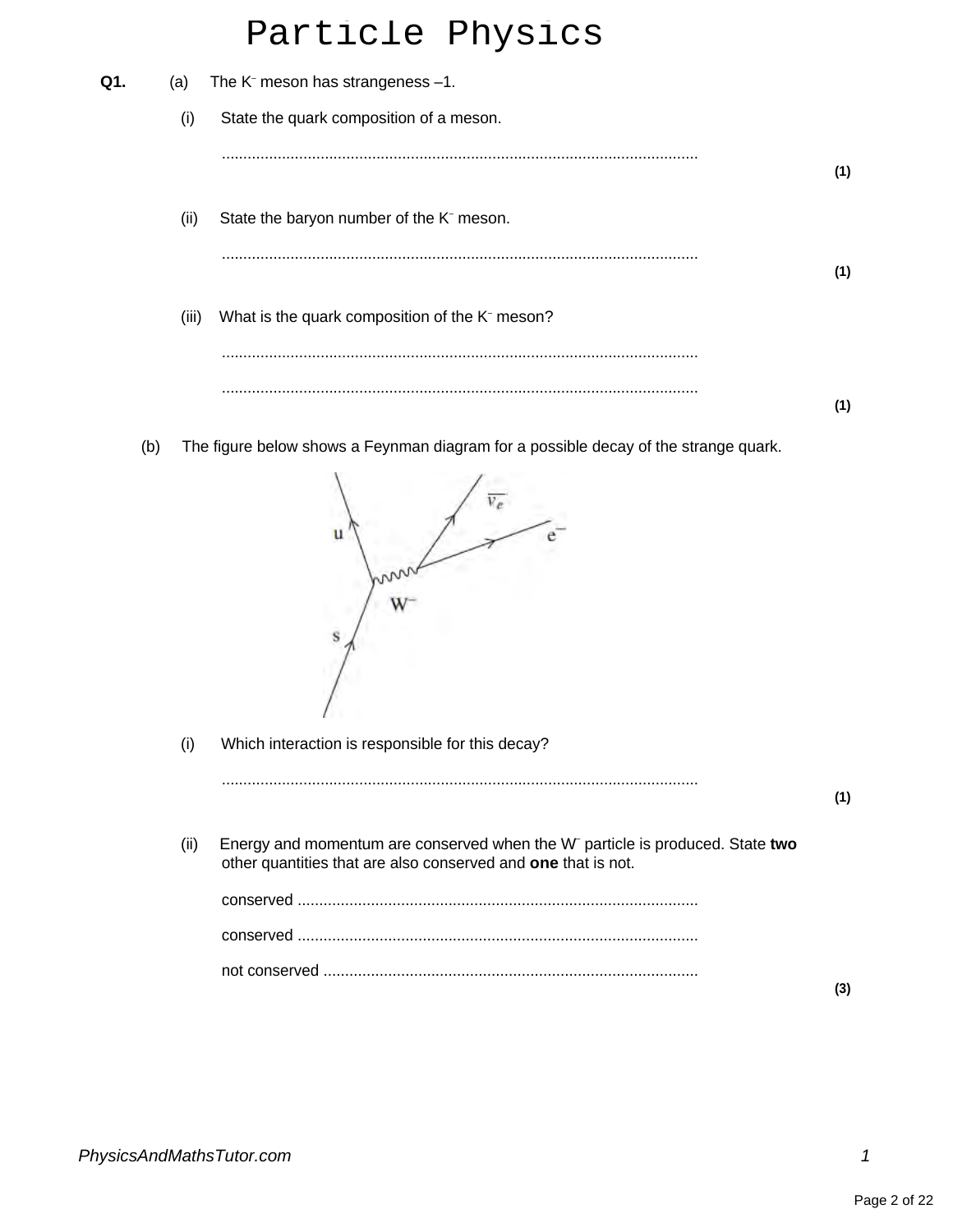(iii) Complete this equation for the decay of a  $K<sup>-</sup>$  meson.

**K** – → ............. + ............. + .............

> **(2) (Total 9 marks)**

**Q2.** (a) Protons can interact with electrons by gravity and by two other fundamental interactions. In the following table identify these interactions and name the exchange particle involved.

| interaction | exchange particle |
|-------------|-------------------|
|             |                   |
|             |                   |
|             |                   |

(b) State the quark composition of a proton.

(c) A change in quark identity is involved in electron capture.

(i) Explain what is meant by electron capture.

............................................................................................................... ............................................................................................................... ............................................................................................................... ............................................................................................................... ............................................................................................................... ...............................................................................................................

**(3)**

**(2)**

**(1)**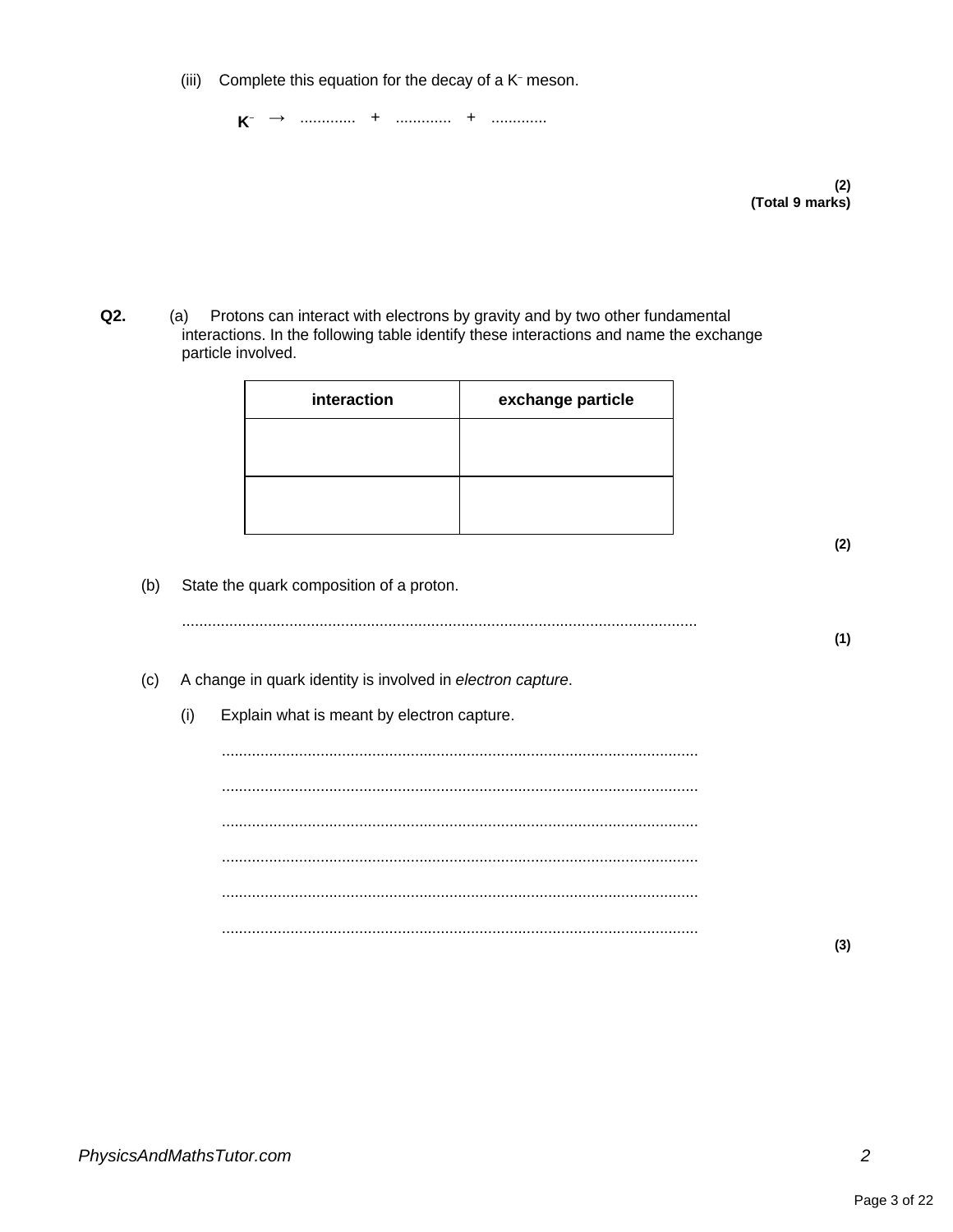(ii) In the space below draw a Feynman diagram representing electron capture.

**(3) (Total 9 marks)**

| Q3. | (a) |       | Give an example of an exchange particle other than a $W^*$ or $W^-$ particle, and<br>(i)<br>state the fundamental force involved when it is produced. |                 |
|-----|-----|-------|-------------------------------------------------------------------------------------------------------------------------------------------------------|-----------------|
|     |     |       |                                                                                                                                                       |                 |
|     |     |       |                                                                                                                                                       |                 |
|     |     | (ii)  | State what roles exchange particles can play in an interaction.                                                                                       |                 |
|     |     |       |                                                                                                                                                       |                 |
|     |     |       |                                                                                                                                                       | (4)             |
|     | (b) |       | From the following list of particles,                                                                                                                 |                 |
|     | p   |       | $\overline{n}$ $\vee$ $e^+$ $\mu^ \pi^0$                                                                                                              |                 |
|     |     |       | identify all the examples of                                                                                                                          |                 |
|     |     | (i)   |                                                                                                                                                       |                 |
|     |     | (ii)  |                                                                                                                                                       |                 |
|     |     | (iii) |                                                                                                                                                       |                 |
|     |     | (iv)  |                                                                                                                                                       | (4)             |
|     |     |       |                                                                                                                                                       | (Total 8 marks) |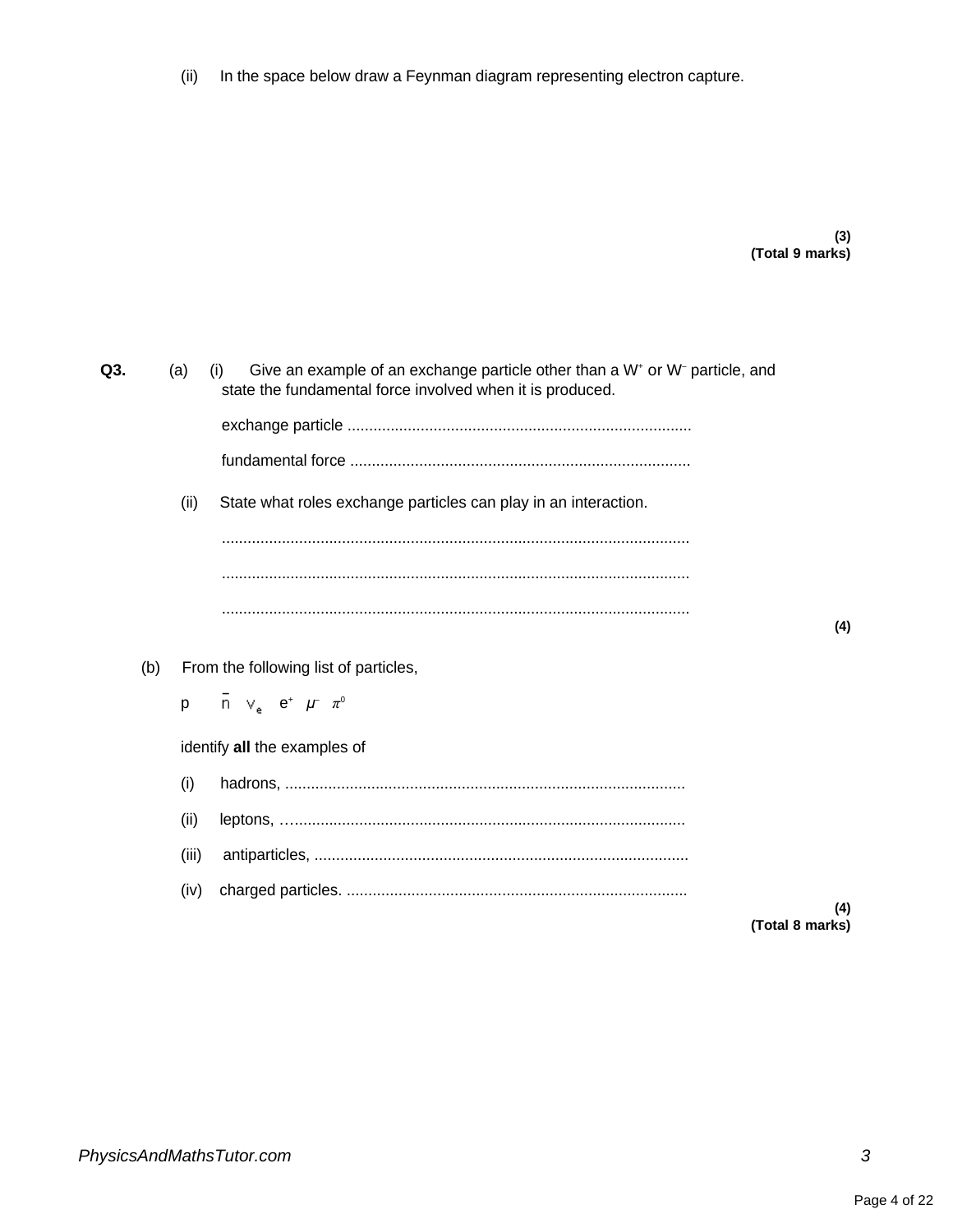**Q4.** The equation represents the collision of a neutral kaon with a proton, resulting in the production of a neutron and a positive pion.

 $K^{\circ} + p \longrightarrow n + \pi^{+}$ 

(a) Show that this collision obeys **three** conservation laws in addition to energy and momentum.

...................................................................................................................... ...................................................................................................................... ...................................................................................................................... ...................................................................................................................... ......................................................................................................................

**(3)**

- (b) The neutral kaon has a strangeness of +1. Write down the quark structure of the following particles. K° .............................................. *π* + ...............................................
	- p .................................................

**(4) (Total 7 marks)**

**Q5.** (a) The table gives information about some fundamental particles.

Complete the table by filling in the missing information.

| particle           | quark<br>structure | charge | strangene | baryon<br>number |
|--------------------|--------------------|--------|-----------|------------------|
|                    | uud                |        |           |                  |
| Sigma <sup>+</sup> | uus                | $+1$   |           |                  |
|                    | ud                 |        |           | 0                |

**(7)**

- (b) Each of the particles in the table has an antiparticle.
	- (i) Give **one** example of a baryon particle **and** its corresponding antiparticle.

particle .................................................................................................. antiparticle ............................................................................................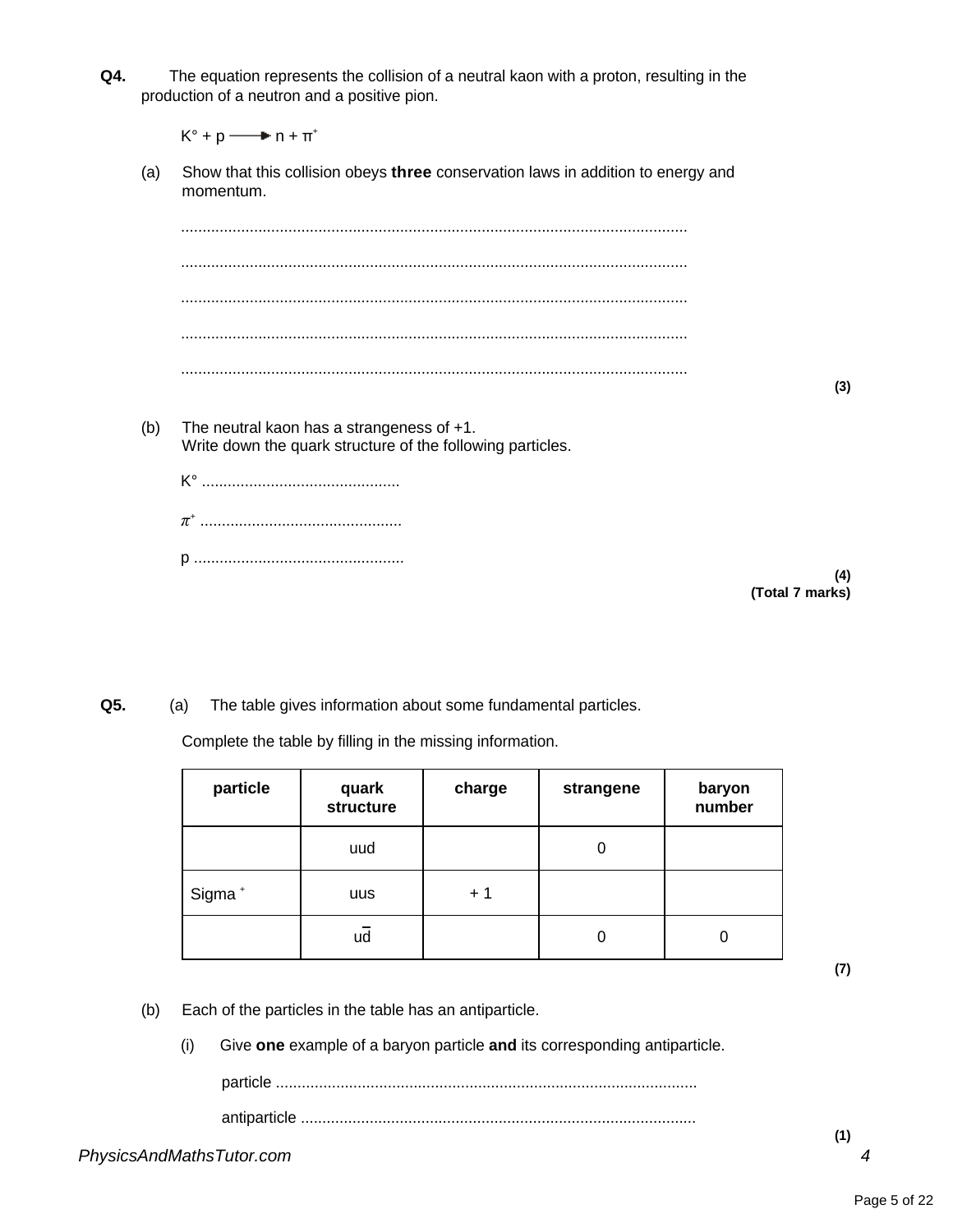|     |     | (ii)  | State the quark structure of an antibaryon.                                                                                                                  |     |
|-----|-----|-------|--------------------------------------------------------------------------------------------------------------------------------------------------------------|-----|
|     |     |       |                                                                                                                                                              | (1) |
|     |     | (iii) | Give one property of an antiparticle that is the same for its corresponding particle and<br>one property that is different.                                  |     |
|     |     |       |                                                                                                                                                              |     |
|     |     |       |                                                                                                                                                              |     |
|     |     |       |                                                                                                                                                              | (2) |
|     |     |       | (Total 11 marks)                                                                                                                                             |     |
|     |     |       |                                                                                                                                                              |     |
| Q6. |     | (a)   | Name two baryons.<br>(i)                                                                                                                                     |     |
|     |     |       |                                                                                                                                                              | (2) |
|     |     | (ii)  | State the quark structure of the pion $\pi^+$ .                                                                                                              |     |
|     |     |       |                                                                                                                                                              | (1) |
|     | (b) | (i)   | The K <sup>+</sup> kaon is a strange particle. Give one characteristic of a strange particle that<br>makes it different from a particle that is not strange. |     |
|     |     |       |                                                                                                                                                              |     |
|     |     |       |                                                                                                                                                              | (1) |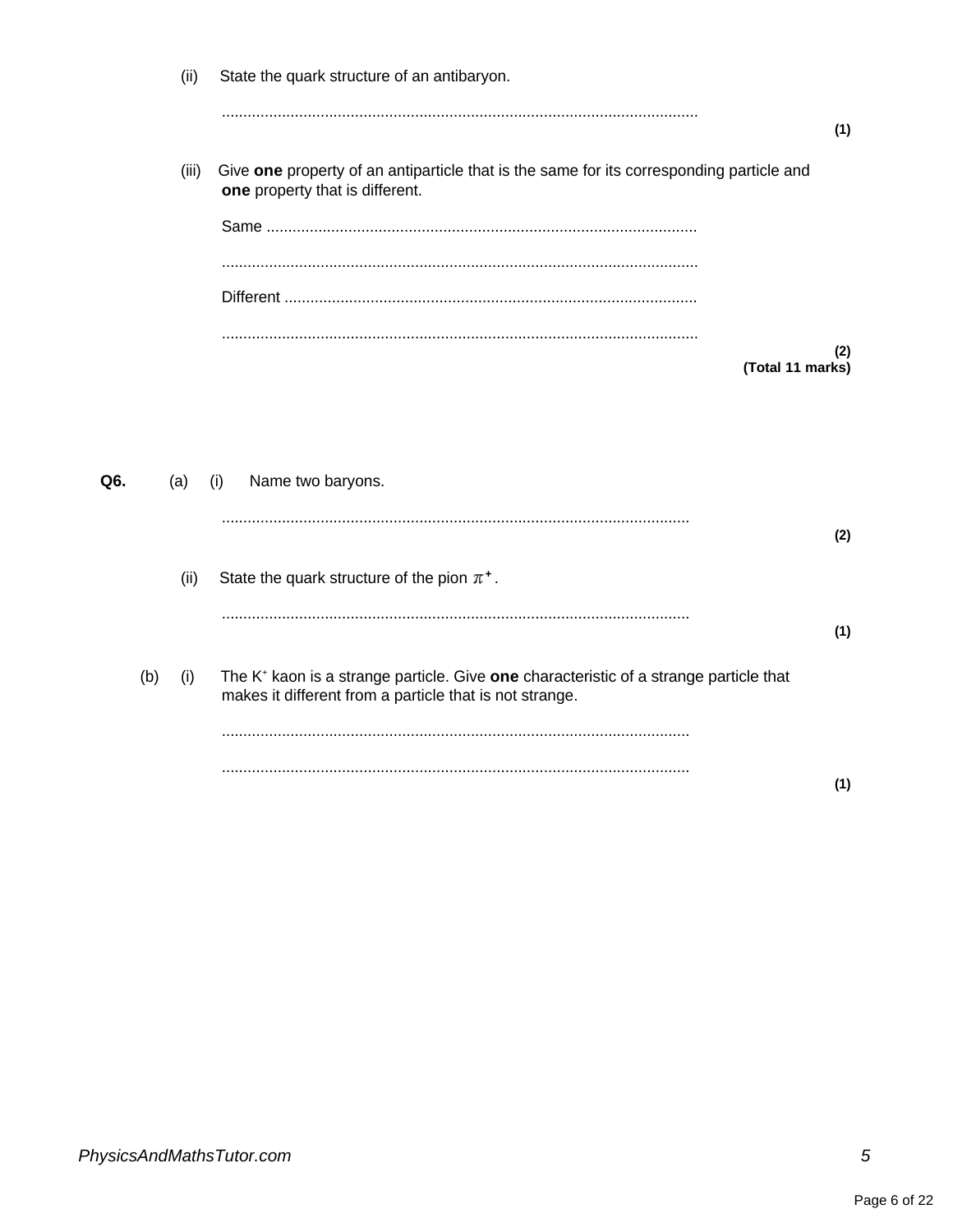|     | (ii)  | One of the following equations represent a possible decay of the K <sup>+</sup> kaon.                 |
|-----|-------|-------------------------------------------------------------------------------------------------------|
|     |       | $K^+ \to \pi^+ + \pi^0$                                                                               |
|     |       | $K^+ \rightarrow \mu^+ + \overline{\nu_\mu}$                                                          |
|     |       | State, with a reason, which one of these decays is not possible.                                      |
|     |       |                                                                                                       |
| (c) |       | (2)<br>Another strange particle, $X$ , decays in the following way:                                   |
|     |       | $X \rightarrow \pi^- + p$                                                                             |
|     | (i)   | State what interaction is involved in this decay.                                                     |
|     |       |                                                                                                       |
|     | (ii)  | (1)<br>Show that X must be a neutral particle.                                                        |
|     |       |                                                                                                       |
|     |       | (1)                                                                                                   |
|     | (iii) | Deduce whether $X$ is a meson, baryon or lepton, explaining how you arrive at your                    |
|     |       | answer.                                                                                               |
|     |       |                                                                                                       |
|     |       |                                                                                                       |
|     |       | (2)                                                                                                   |
|     | (iv)  | Which particle in this interaction is the most stable?                                                |
|     |       | (1)<br>(Total 11 marks)                                                                               |
|     |       |                                                                                                       |
|     |       |                                                                                                       |
| Q7. | (a)   | Underline the particles in the following list that may be affected by the weak<br>(i)<br>interaction. |
|     |       | positron<br>positive pion<br>photon<br>neutrino<br>neutron                                            |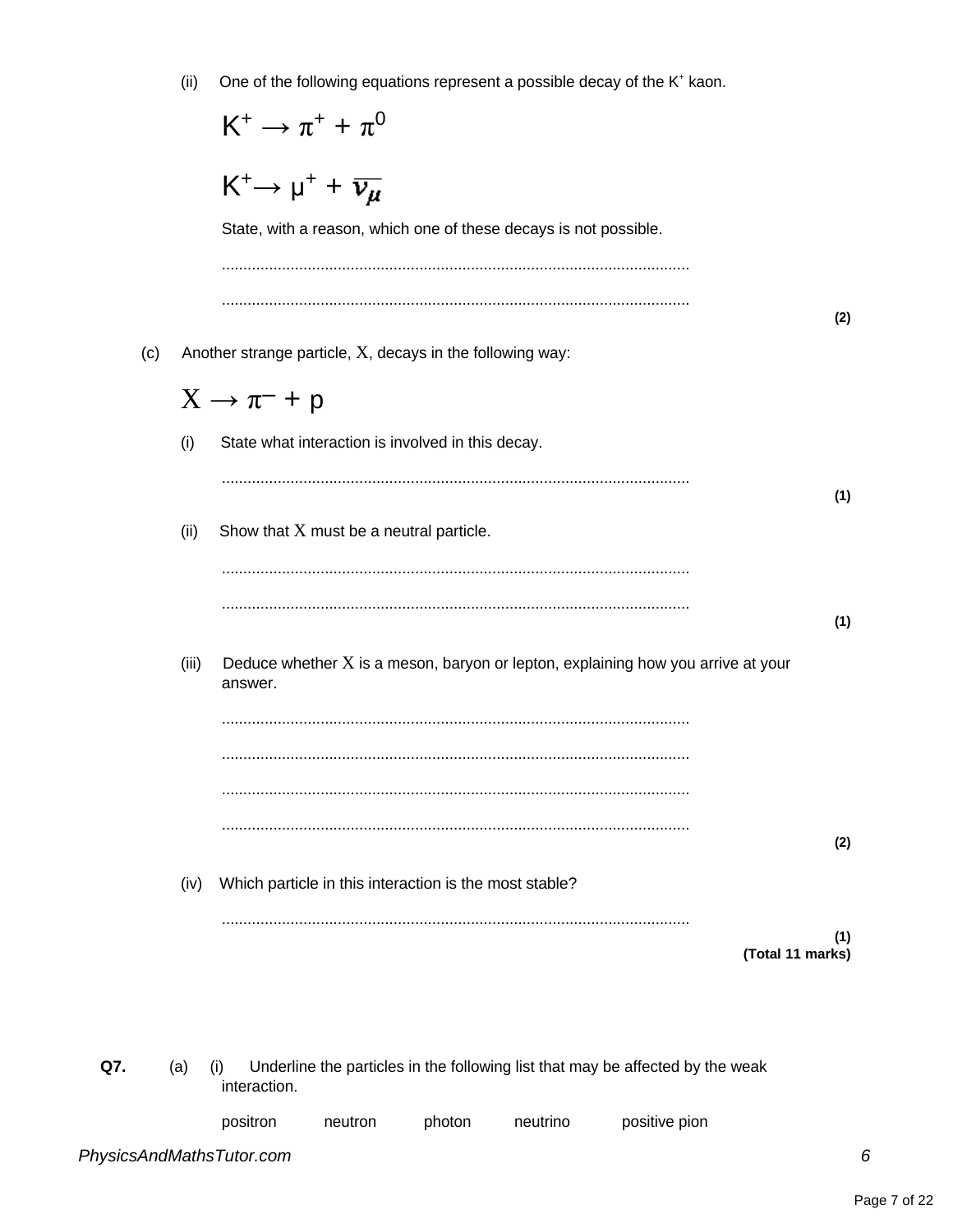(ii) Underline the particles in the following list that may be affected by the electromagnetic force.

| electron | antineutrino | proton | neutral pion | negative muon |     |
|----------|--------------|--------|--------------|---------------|-----|
|          |              |        |              |               | (4) |

(b) A positive muon may decay in the following way,

 $\mu^* \Rightarrow e^* + \nu_{\rm e}^+ \overline{\nu}_{\rm p}$ 

(i) Exchange each particle for its corresponding antiparticle and complete the equation to show how a negative muon may decay.

 $\mathsf{\mu}^\perp$ 

(ii) Give **one** difference and **one** similarity between a negative muon and an electron.

difference ............................................................................................ similarity .............................................................................................. **(3)**

(c) Complete the Feynman diagram, which represents electron capture, by labelling all the particles involved.



**(3) (Total 10 marks)**

**Q8.** Sub-atomic particles can either be hadrons or leptons.

(a) (i) State **one difference** between these two groups of particles.

| (ii) | Give an example of a non-strange hadron and an example of a lepton. |     |
|------|---------------------------------------------------------------------|-----|
|      |                                                                     |     |
|      |                                                                     | ۱ŋ۱ |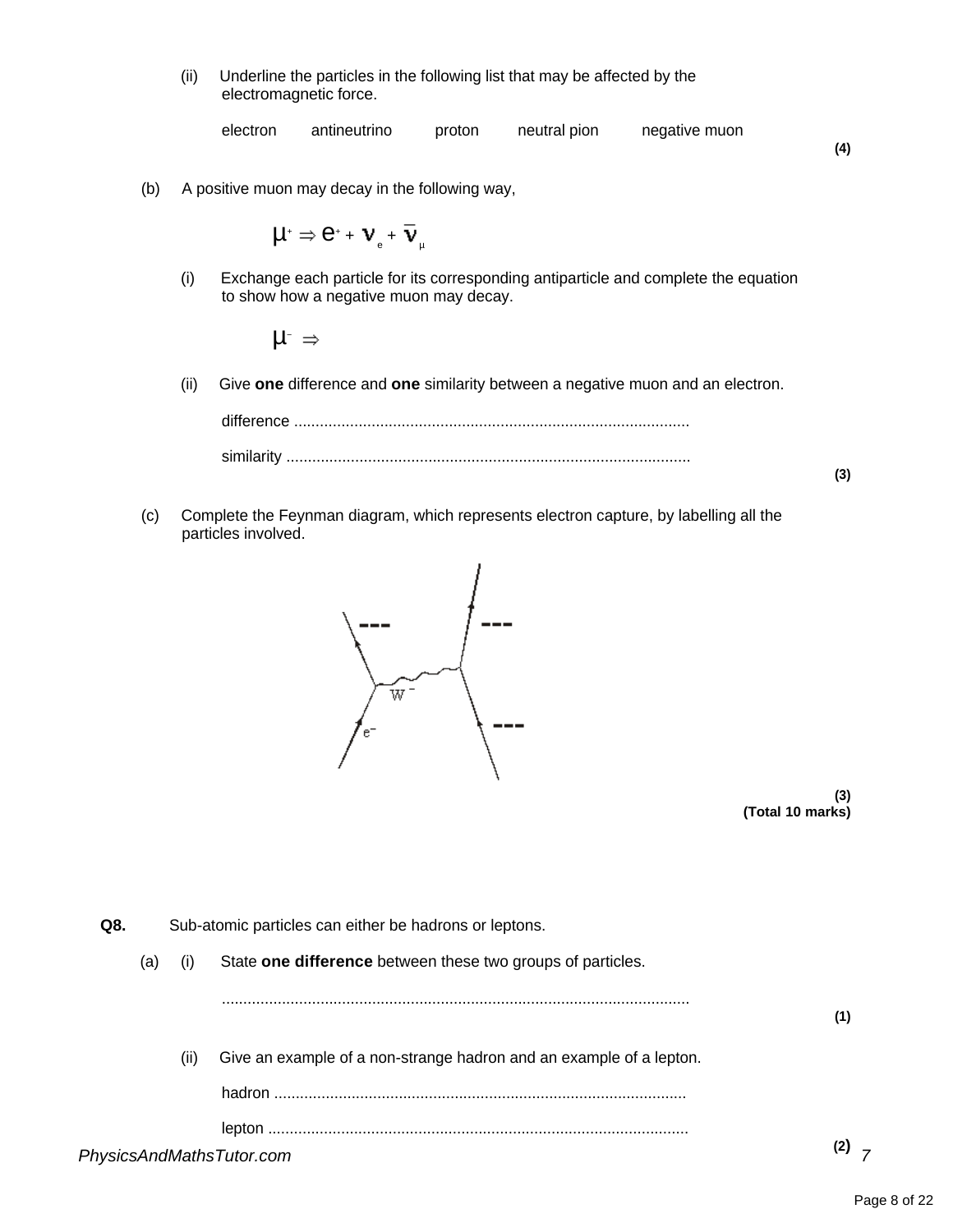$(iii)$ Hadrons can be further divided into two groups. Name these two groups and state a difference between them.

The Feynman Diagram in the figure below represents an interaction known as electron  $(b)$ capture.



State a conservation law obeyed in this interaction. Show how the property mentioned in the law is conserved.

|  | (2)             |
|--|-----------------|
|  | (Total 8 marks) |

| Q9. | Hadrons are a group of particles composed of quarks. Hadrons can either be baryons<br>(a)<br>or mesons. |                                          |     |   |  |
|-----|---------------------------------------------------------------------------------------------------------|------------------------------------------|-----|---|--|
|     | (i)                                                                                                     | What property defines a hadron?          |     |   |  |
|     |                                                                                                         |                                          | (1) |   |  |
|     | (ii)                                                                                                    | What is the quark structure of a baryon? |     |   |  |
|     |                                                                                                         |                                          | (1) |   |  |
|     | (iii)                                                                                                   | What is the quark structure of a meson?  |     |   |  |
|     |                                                                                                         | PhysicsAndMathsTutor:com                 | (1) | 8 |  |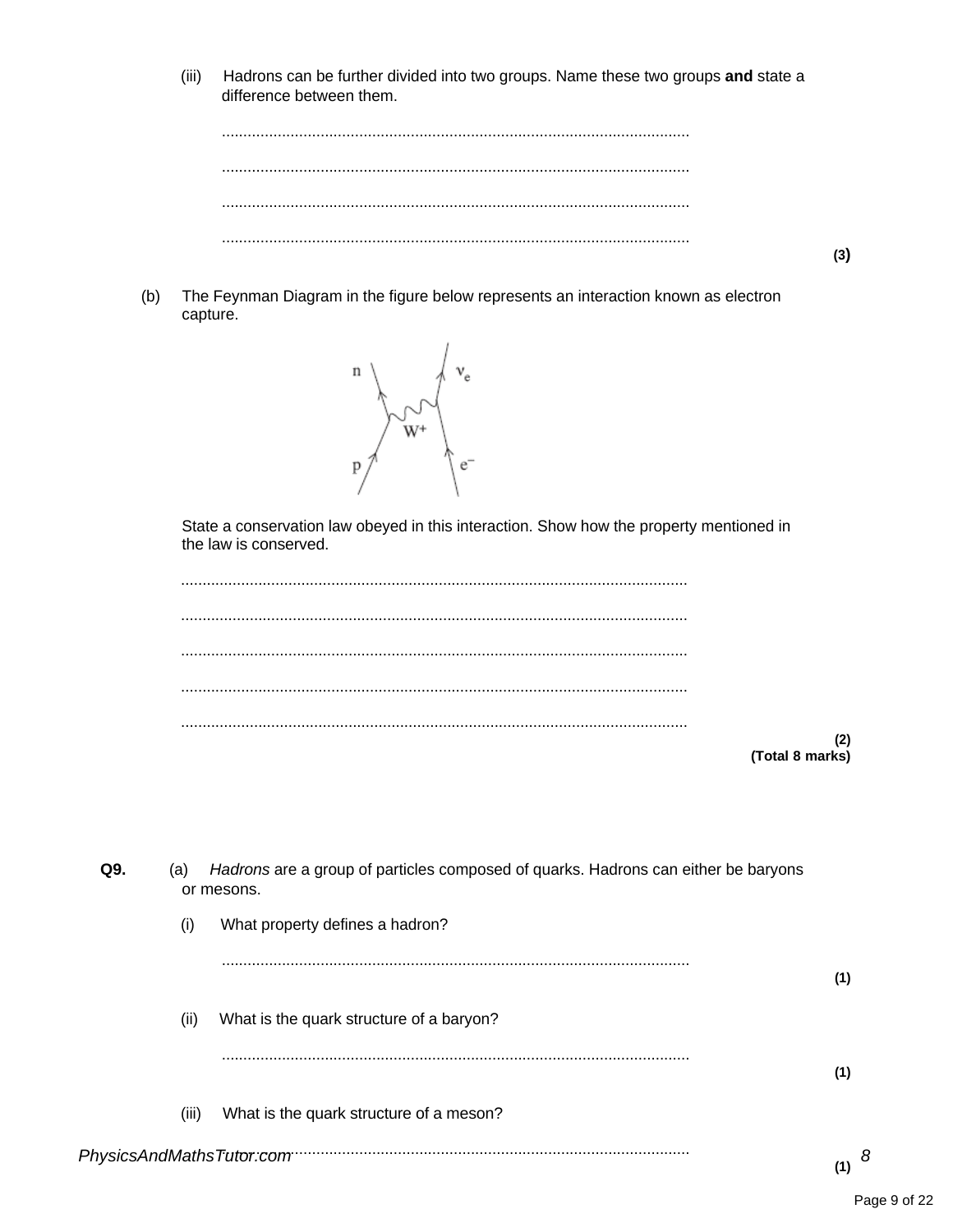State one similarity and one difference between a particle and its antiparticle.  $(b)$ 

Complete the table below which lists properties of the antiproton.  $(c)$ 

|            | charge $/ C$ | baryon number | quark<br>structure |
|------------|--------------|---------------|--------------------|
| antiproton |              |               |                    |

 $(2)$ 

 $(2)$ 

The K<sup>-</sup> is an example of a meson with strangeness  $-1$ . The K<sup>-</sup> decays in the following way:  $(d)$ 

 $K^- \rightarrow \mu^- + \overline{V_\mu}$ 

 $(i)$ State, with a reason, what interaction is responsible for this decay.

 $(2)$ State two properties, other than energy and momentum, that are conserved in this  $(ii)$ decay.  $(2)$ (Total 11 marks)

Q10. The quark model was developed to help understand hadrons. Quarks cannot exist separately, they form combinations.

. . . . . . . . . . . . . . .

. . . . . . . . . . . . . . .

List the three combinations that quarks can form.  $(a)$  $(i)$ 

. . . . . . . . . . . . . . .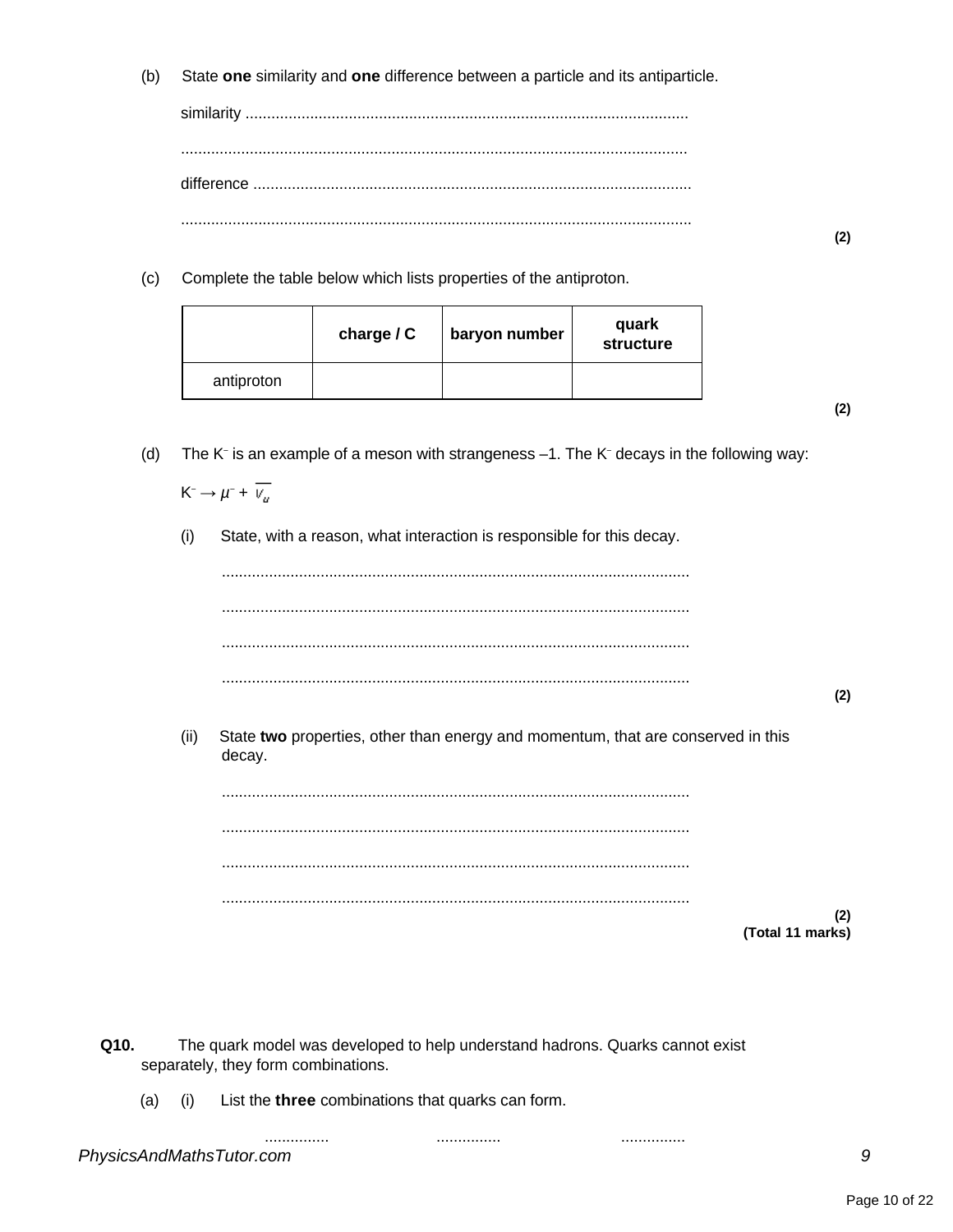(ii) Give the quark combination for a positive pion,  $\pi^*$  and an antiproton,  $p$ .

| $\pi^*$ |  |  |     |
|---------|--|--|-----|
| n.<br>p |  |  | (4) |

(b) The event represented by,  $K^- + p \rightarrow K^0 + K^+ + X$ , is a strong interaction.

The K<sup>-</sup> has strangeness  $-1$  and the kaons K<sup>+</sup> and K<sup>0</sup> both have strangeness +1.

(i) Use the conservation laws to deduce the strangeness, charge, baryon number and lepton number of the particle represented by X.

| (ii) | What will particle X eventually decay into? |                 |
|------|---------------------------------------------|-----------------|
|      |                                             | (4)             |
|      |                                             | (Total 8 marks) |

**Q11.** (a) Complete the labelling of the Feynman diagram below representing positron emission from an individual nucleon.

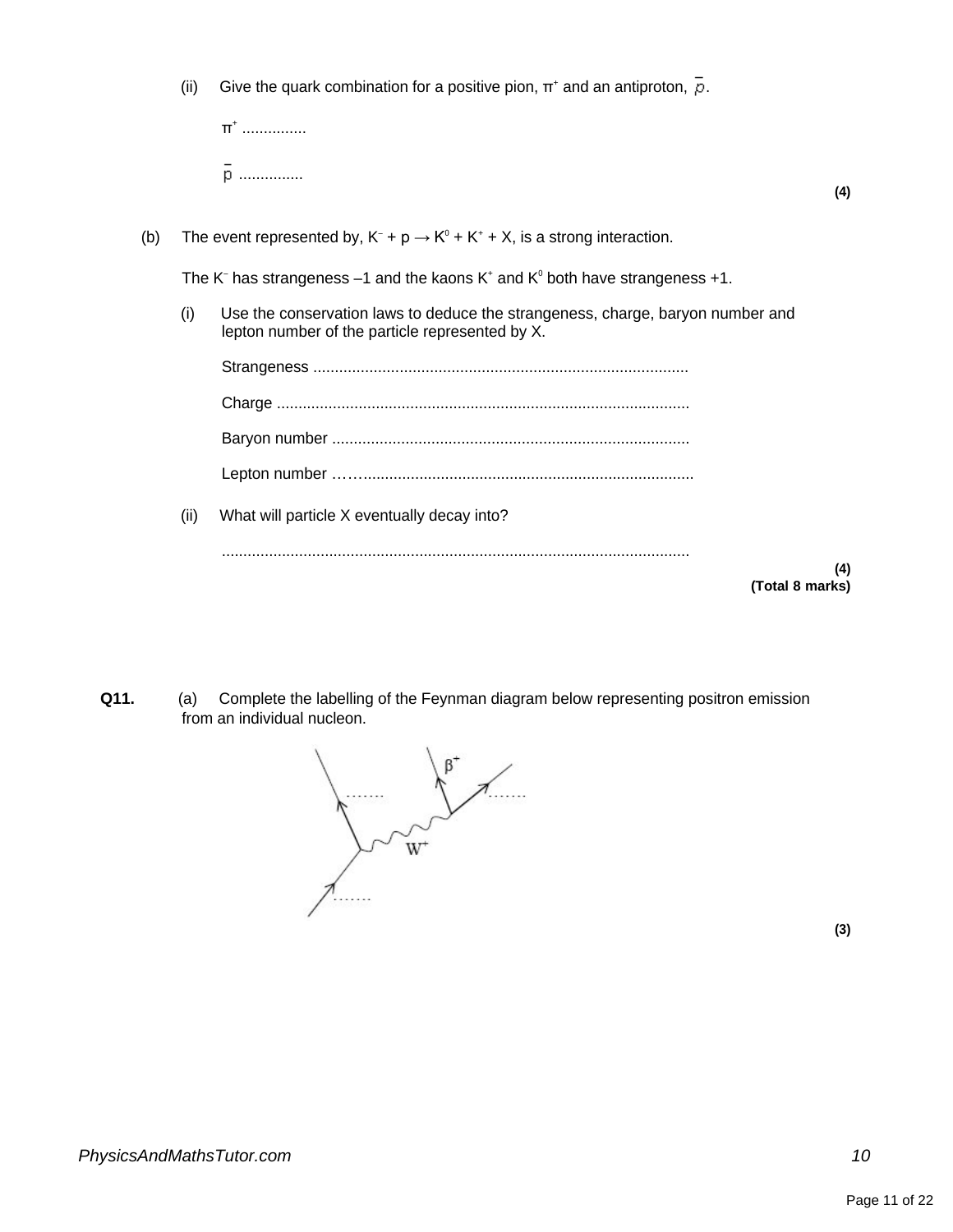(b) (i) What is the virtual exchange particle used by electromotive force?

.............................................................................................................

(ii) State **two** differences between the exchange particles used by the weak interaction and used by the electromagnetic force.

............................................................................................................. ............................................................................................................. .............................................................................................................

- (c) The theoretical work of Dirac suggested that for every particle there should exist a corresponding antiparticle. The first to be antiparticle to be discovered was the positron.
	- (i) State what is meant by an antiparticle.

............................................................................................................. .............................................................................................................

(ii) Write down the corresponding antiparticle for each of the particles listed in the following table.

| Particle       | antiparticle |
|----------------|--------------|
| R-             | $\beta^*$    |
| π°             |              |
| K <sup>o</sup> |              |
|                |              |

**(5) (Total 11 marks)**